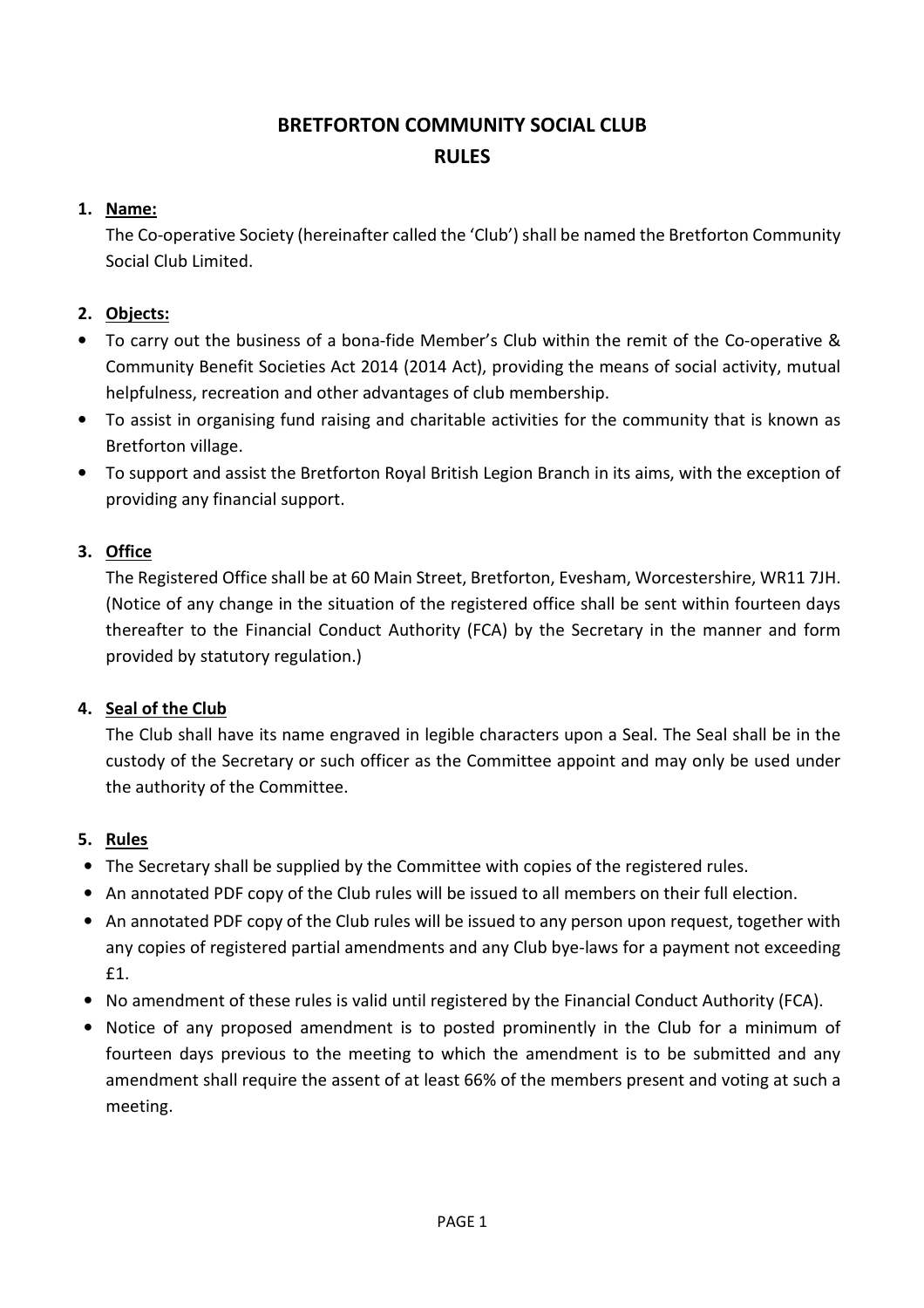# 6. Bye-Laws

The Committee shall have the power to make such bye-laws as it may consider necessary for the good order and management of the Club, provided that no such bye-law conflicts with the registered rules. A copy of the bye-laws shall be posted on the Club notice-board.

### 7. Eligibility for Membership

- All members of the Club shall be at least 18 years of age.
- Membership is to be singular and open to any person. Any person requesting Club membership is to be proposed and seconded by paid-up present members and such a proposal placed on the Club notice board by the Club Secretary within 14 days of the proceeding Committee meeting. Their application is to be discussed and accepted or declined by full Committee.
- A person is deemed not applicable for membership if their name has been circulated to the Club Secretary in relation to any offence or banning order that negates their purchase of alcohol in the area covered by the local District Council.

### 8. Application for Members & Associates

- Applications for membership shall be made to the Club Secretary on the appropriate Club documentation.
- Applicants must sign the appropriate Club documentation to receive one share and provide a deposit of £1 which will be returned in the event of non-acceptance as a member.
- Each member equates to one share which in turn is one vote at any member's meetings where votes are taken. The Secretary is to keep a register of all up to date members and associated shares.
- Any family or dual member who wishes to take their own share and vote on Club matters thereafter has to apply to the Club Secretary for single membership in the manner noted.
- Applicants must provide their name, address and contact details on the appropriate Club documentation, signed by a proposer and seconder, who must each be a paid-up member of the Club.
- Notice of applications shall be posted in the Club for at least two days prior to the proposed member(s) names being considered by the Committee.
- The Committee has the sole authority to admit or refuse applicants.
- The decision of the Committee shall be final.
- The reasoning for refusal shall not be conveyed to the applicant.
- Upon admission the new member shall purchase a share valued at £1.
- Upon admission the new member shall receive a copy of the Club registered rules and bye-laws.
- Upon admission the new member shall pay the current joining fee and Club subscription or part thereof.
- Upon admission the new member will be registered on the Club register of members.
- Applications as a Club associate shall be made in writing to the Secretary.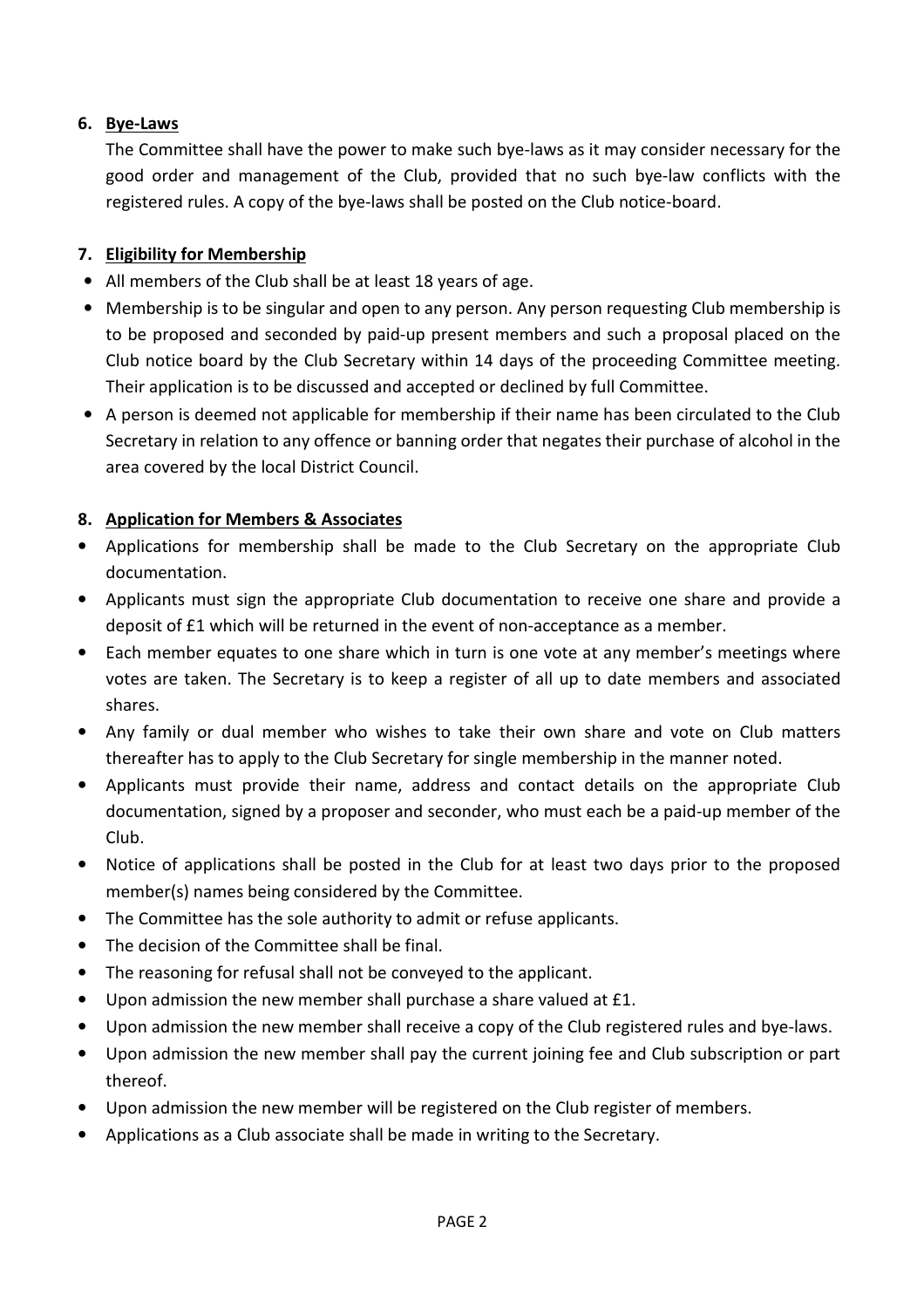- The names of applications for a Club associate shall be posted in the Club for at least two days before any associate membership becomes valid.
- The Committee may authorise the admission of a Club associate from a date being two clear days before association becomes valid.
- Payment of a subscription is required as directed by the Committee.
- Club associates shall use the facility in the same manner as a paid-up member, except they may not attend any member's meeting, vote on any resolution or hold shares of the Club.

### 9. Shares

- Shares shall not be withdrawable or transferable.
- Shares shall be of the value of £1.
- No member shall hold more than one share.
- A family or dual membership equates to one voting share.
- No interest or dividend shall be paid on a share at any time.
- Any lapsed member shall forfeit their share value of £1.
- The Secretary is to keep an up to date list of the shareholders/members.
- Any share held by members prior to the registration of these rules shall remain as one valid share irrespective of price paid.

#### 10. Subscriptions and Joining Fees

- All members shall pay an initial joining fee together with a subscription as may be determined by the Committee and ratified by the members at the Annual General Meeting.
- Club Associates shall pay a joining fee and subscription as determined by the Committee.
- Subscriptions are due annually on 1<sup>st</sup> October
- Pro-rata part year subscriptions due are at the discretion of the Committee on individual cases.
- Any member who has not paid the subscription within 8 weeks of  $1<sup>st</sup>$  October is considered 'in arrears'. The Secretary shall post a list of members in arrears on December  $1<sup>st</sup>$  on the Club notice board. No member in arrears is permitted to use the Club or take part in its affairs.
- Any member whose subscription is not paid by December 31<sup>st</sup> shall be lapsed and cease to be a member. The Secretary shall post a list of lapsed members on January 1<sup>st</sup> on the Club notice board.
- The Committee, on receipt of notice in writing addressed to the Secretary may use its discretion to excuse payment of a member's subscription for a period of not more than one financial year.

#### 11. Register of Members

- The Club shall keep at its registered office a register in which the following particulars are kept.
- Name, address and a contact point (telephone/e-mail) of all members.
- A number of the share held by each member or lead member of dual/family members.
- A date at which each person was entered on the register as a member and the date at which any person ceased to be a member.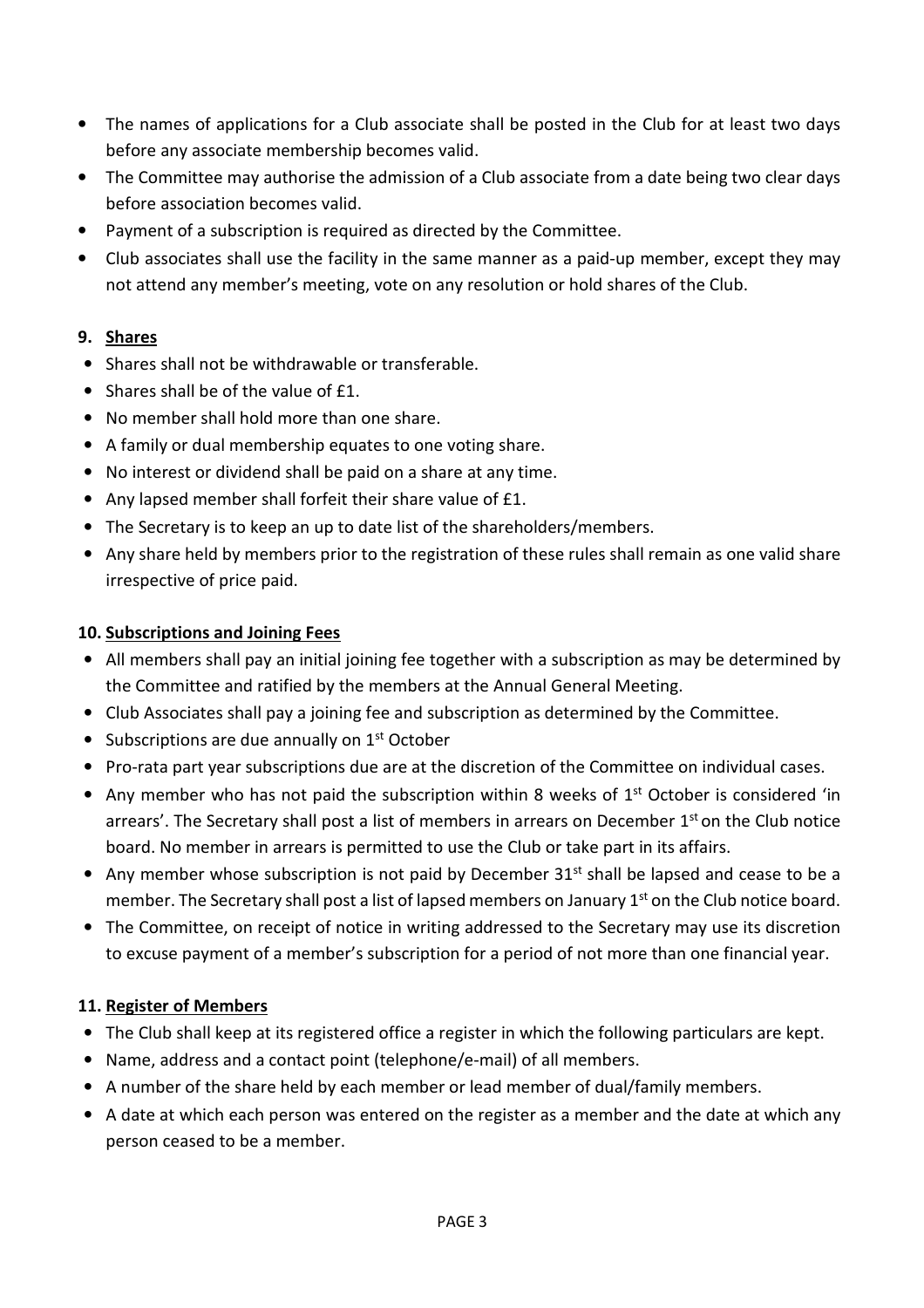- The names and addresses of the Officers and Committee of the Club, with the offices held, and the date on which they assumed office.
- Any member who changes their particulars must notify the Secretary of such change within fourteen days thereafter.

### 12. Cessation of Membership

- A member shall cease to be a member upon: -
- Non payment of subscription
- By expulsion
- By resignation in writing and subsequent acceptance by the Committee
- Upon death

### 13. Admission of Non-Members to the Club

- In addition to members, the following may be admitted to the Club premises at the discretion of the Committee. Persons under the age of 18 shall not be sold or allowed to consume intoxicants on the Club premises, are subject to any relevant legislation and are under supervision of a person satisfying this condition.
- A member of a team attending the Club in connection with a sports or other contest is a Club Associate. They will be required to sign the guest book.
- A person specifically invited by the Committee is a Club Associate.
- A person engaged by the Club for a social event may become a Club Associate for the period of such attendance.
- Persons may only be admitted as Club Associates for a period or periods which do not exceed 30 days in a calendar year.
- Apart from a person attending in connection with a sports event or engaged at a social event any Club Associate will be subject to a 2 days' period between their nomination and admission to the Club. A list of the names of the Club Associate shall be posted on the Club notice board and their personal particularise held at the Club's registered office. The names shall be posted during the whole period of association.
- The total of Club Associates shall not exceed 10% of the total Club membership.
- Club Associates shall have the same rights and privileges of affiliated Club visitors and are subject to the same rules and bye-laws.
- Any employee of the Club may be a Club Associate for the period of their employment. They may not hold office or be a member of the Committee and may not vote at any meeting or hold a share in the Club.
- Any member or Club Associate may be accompanied by their spouse or partner and children under the age of 18 under the guise of dual/family membership.
- In addition, any member or Club Associate may introduce a maximum of four guests at any one time once in any calendar month. The member shall sponsor the guests and enter their names and addresses in the guest book held on the premises.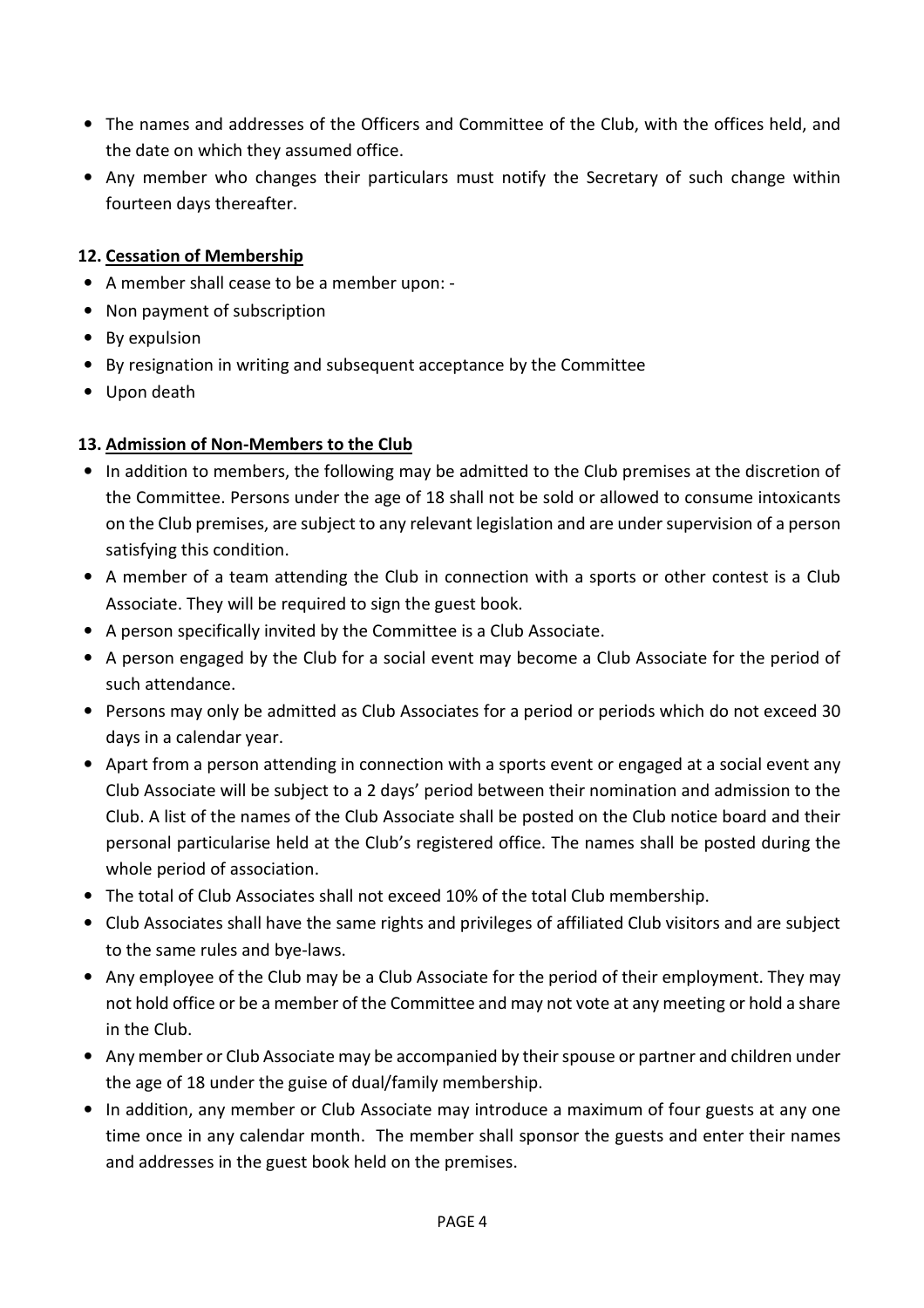- Members are responsible for their guests' behaviour and are subject to disciplinary procedures should their guests misbehave.
- Members must be present throughout the period their guests are in using the Club.
- Persons attending functions organised by the Committee, or by a member and approved by the Committee may be admitted subject to the 2005 Licensing Act and any subsequent legislation or restrictions related to the Club's liquor licence and restrictions related to the Club's rules.
- Sporting teams and their officials and supporters engaged in sporting fixtures in which a representative team is participating.
- Occasions of a member's personal or family nature, not organised for profit. Any event organised is subject to guest list provided to Club Secretary 48 hours prior to the event. The Committee has a right to refuse access to persons they consider unfit to use the facility without reason given.
- Up to 12 other functions organised by the Club Committee to further the objects of the Cub in rule 1. The Committee or their agents appointed has the right to refuse access to persons they consider unfit to use the facility without reason given.

# 14. Hours of Trade

• The Club shall be opened and closed at such hours at the discretion of the Committee and posted prominently in the Club facility. The Committee may vary these times within the strictures of any licence conditions the Club has.

### 15. Permitted Hours

- The permitted hours for the supply of intoxicants shall be in accordance with the times permitted on the Club Premises Certificate as determined by the 2005 Licensing Act. Any variances outside the hours laid down, will require administration as determined by the local district council.
- Within the permitted hours, the Club Committee may determine the times for sales of intoxicants and this information shall be incorporated in a bye-law to be displayed on the Club notice board.
- Changes to the bar opening hours may be made by the Club Committee within the permitted hours.
- The Club Premises Certificate determines the times the Club may be open for trade, separate to the permitted hours to the supply of intoxicants. The Club Committee is entitled to operate the business within those times and within the conditions of entry laid down in rule 13.

#### 16. General Meetings

- Ordinary General Meetings (OGM) shall be held as directed by the Committee. The agenda for the meeting shall be posted prominently on the Club premises for at least 14 days prior to the meeting. Notice is to be given by advertisement in a local newspaper at least 14 days prior to the meeting. Notice of a motion submitted in writing by any member at least 7 days before the date of such meeting shall be added to the agenda by the Secretary. No matters other than those which appear on the agenda shall be discussed at the OGM.
- Annual General Meeting (AGM) shall be held in the month of December on a date to be fixed by the Committee. The date and time of the meeting together with an agenda of business to be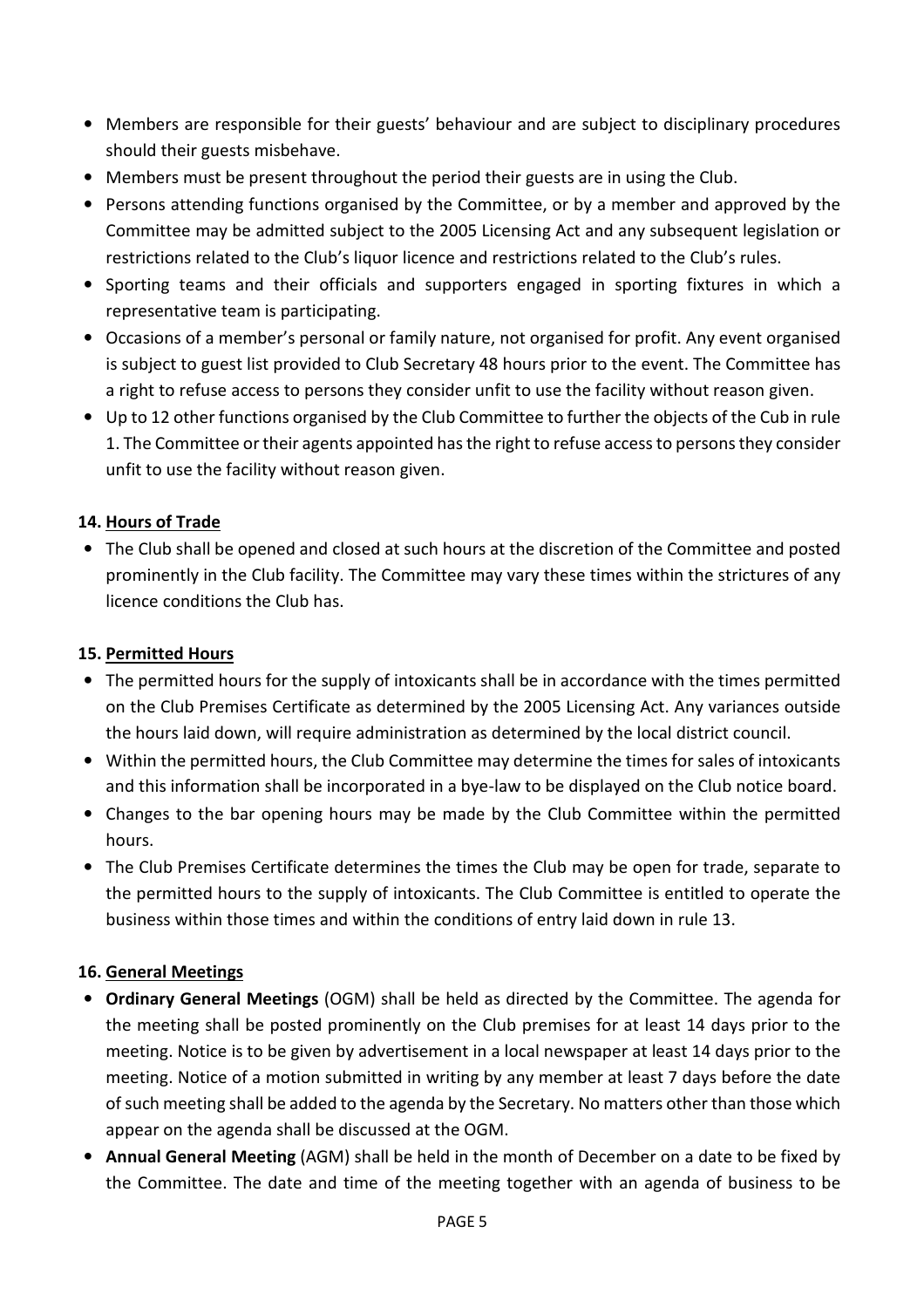conducted and a copy of the annual accounts shall be posted prominently in the Club by the Secretary for at least 14 days prior to the date of the meeting. Notice shall also be advertised in a local newspaper at least 14 days prior to the meeting. The business of the meeting shall be to receive a report by the Committee for the previous financial year, to receive a statement of accounts, balance sheet and financial report for that period, to appoint the auditor where appropriate together with Club arbitrators, officers and committee and such other business as may be included on the agenda. Notice of a relevant motion in writing submitted by any member at least 7 days before the date of such meeting shall be added to the agenda by the Secretary.

- Special General Meeting: (SGM) shall be called by the Secretary in the following circumstances: -
- Upon direction of the Committee
- On a requisition signed by 20% of the paid up members (shares) or thirty paid-up members, whichever is the least, stating the reasoning of the requisition. Any requisition must include the printed name and signature of the member. Any meeting shall be held not less than 14 days and not more than 21 days from the date of receipt y the Secretary of this requisition.
- Under removal from office stated in rule 20.
- Notice of any SGM and the objects for which it is called shall be posted prominently in the Club by the Secretary for at 14 days prior to the date of the meeting. Notice shall also be given in a local newspaper at least fourteen days prior to the meeting.
- Should the Secretary not give notice in the manner laid down following receipt of a requisition within 7 days, any of those signing the requisition may call such a meeting, giving notice as detailed in this rule.
- No business other than that named in the notice shall be brought before an SGM.
- Quorum: An OGM, AGM, SGM may proceed to business if 20 paid-up members (shares) or 5% of the total paid-up members (shares), whichever is greater, are present within 1 hour after the time fixed for the meeting. If an SGM under requisition of the membership is not quorate, the meeting is dissolved. If an SGM, OGM, or AGM convened by the Committee is not quorate, the meeting shall be adjourned to the following week at the same time. The meeting will proceed to business regardless of number of members present.
- Presiding Officer: The President, Chairman or Vice-Chairman or in the absence of all three, a Club arbitrator shall preside at all General meetings. In the absence of an arbitrator, a member elected by the meeting shall take the Chair.
- Voting: All paid-up members who hold a Club shares (a family membership equates to one share) may attend and speak at any General Meeting. All paid-up members, as defined above, are entitled to vote on any resolution. Voting is by simple majority. In the event of a tied vote the motion is deemed as lost.
- Adjournment: Any General meeting may adjourn as the members present direct and re-convene at an announced time as determined by the Secretary. No business at an adjourned meeting may be transacted other than that on the previous agenda.
- Resolution: No resolution passed at a General meeting shall be rescinded except by another General meeting called in accordance with these rules.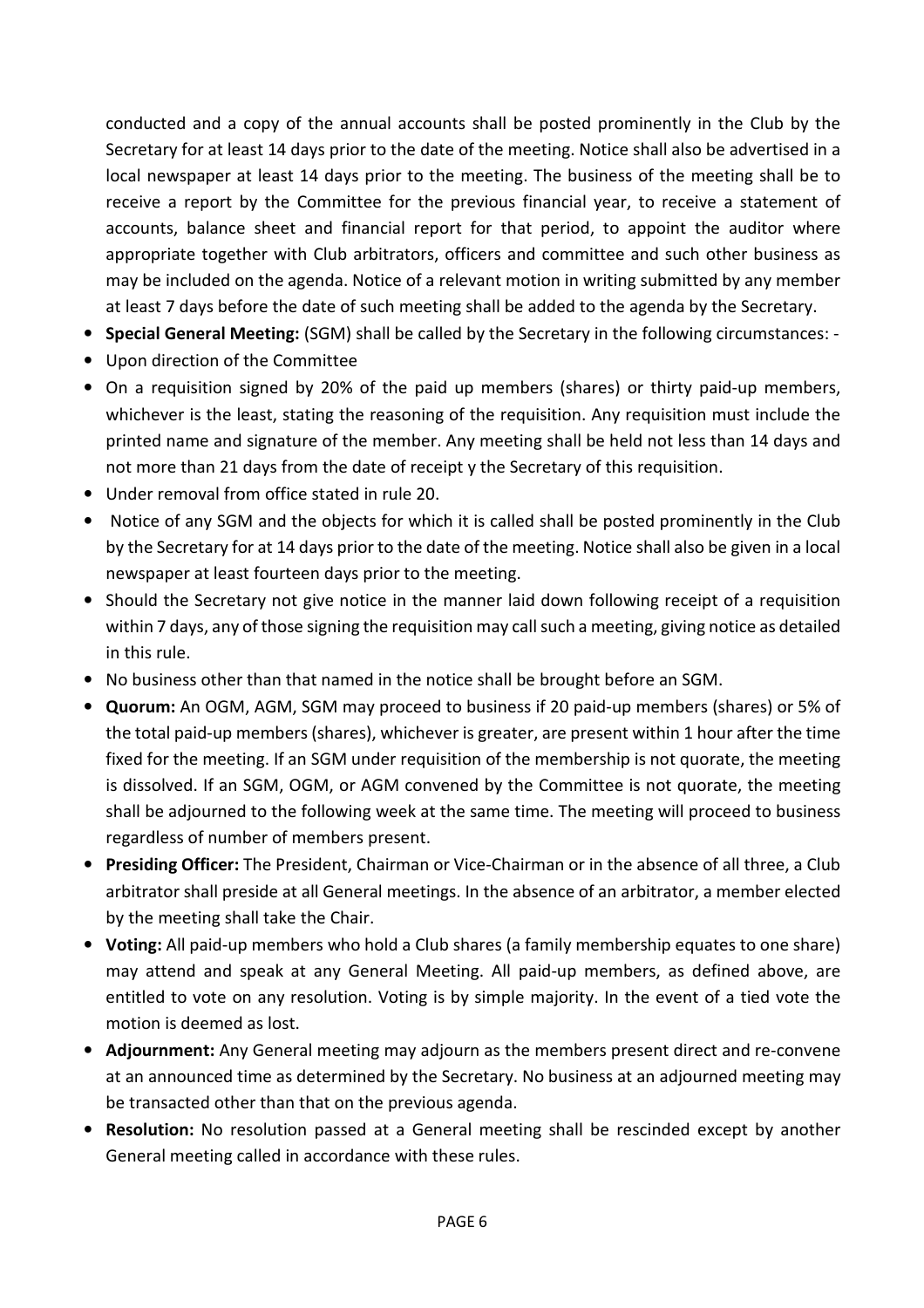### 17. Officers & Honorary Posts

- The Club officers shall consist of a President, Chair and vice-Chair. These posts are elected annually by fully paid-up members attending the Club's Annual General Meeting. The noted officers must have been members of the Club for at least one full year and not be in arrears with their subscription.
- The Secretary and Treasurer shall be appointed by Committee. The post holders are to be members of the Club. The post holders hold voting rights at General meetings. The post holders are required, where necessary, to give notice of their willingness to be appointed annually. Upon resignation the Committee are to re-appoint post holders.
- Any elected officer shall vacate office upon removal under rule 20, upon ceasing to be a member, under suspension, upon acceptance of resignation by the Committee or upon death.
- In the event of a vacancy arising amongst elected officers the Committee shall have the power to appoint an eligible member to fill any vacancy until the next ballot.
- Only the Secretary and Treasurer may receive an Honorarium. Any sums payable are to be proposed by the Committee and voted on by the paid-up members at a General Meeting and are set annually. The Secretary and Treasurer and any other Committee member are entitled to submit receipts for out of pocket expenses to assist the good running of the Club. Their management are subject to Committee approval. Any sums awarded are subject to Inland Revenue declarations and it is the responsibility of the recipient to declare any award. The Club is not responsible for personal taxes due on Honorariums paid.
- The President or Club arbitrator is to preside at General meetings where it is inappropriate for the Chair to do so. This matter relates to any conflict of interest the Chair (or President) may have. The President or Club arbitrator will not normally participate in the day-to-day management of the Club.
- Other than the note regarding being inappropriate, the Chair shall preside at all General meetings of the members and committee meetings and will have overall responsibility for the Club's affairs as directed by the Committee.
- The vice-Chair shall deputise for the Chair as necessary.
- The Treasurer is responsible for paying into the Club's bank all monies received by the Club from all sources, without any deduction for any purposes. The Treasurer shall keep accounts of monies paid into the bank and records of any debits and debts payable. The Treasurer is to be directed by the Committee as to what debts are to be paid and must give details to the monthly Committee meetings of monies received and spent on behalf of the Club. The Treasurer will attend all General meetings and committee and sub-committee meetings as directed by the Committee. The Treasurer shall have no voting rights at any Committee meetings.
- The Secretary shall keep within the Club, an up to date register of members, subscriptions paid (and particulars) and associated voting shares. The Secretary shall carry out actions as directed by the Committee and with the Treasurer keeps any financial accounts up to date as the Committee may direct. The Secretary shall keep up to date minutes and relevant ledgers as required by law of the Club and attend all General meetings and committee and sub-committee meetings as directed by Committee. The Secretary and Treasurer are to ensure the Club's legal obligations are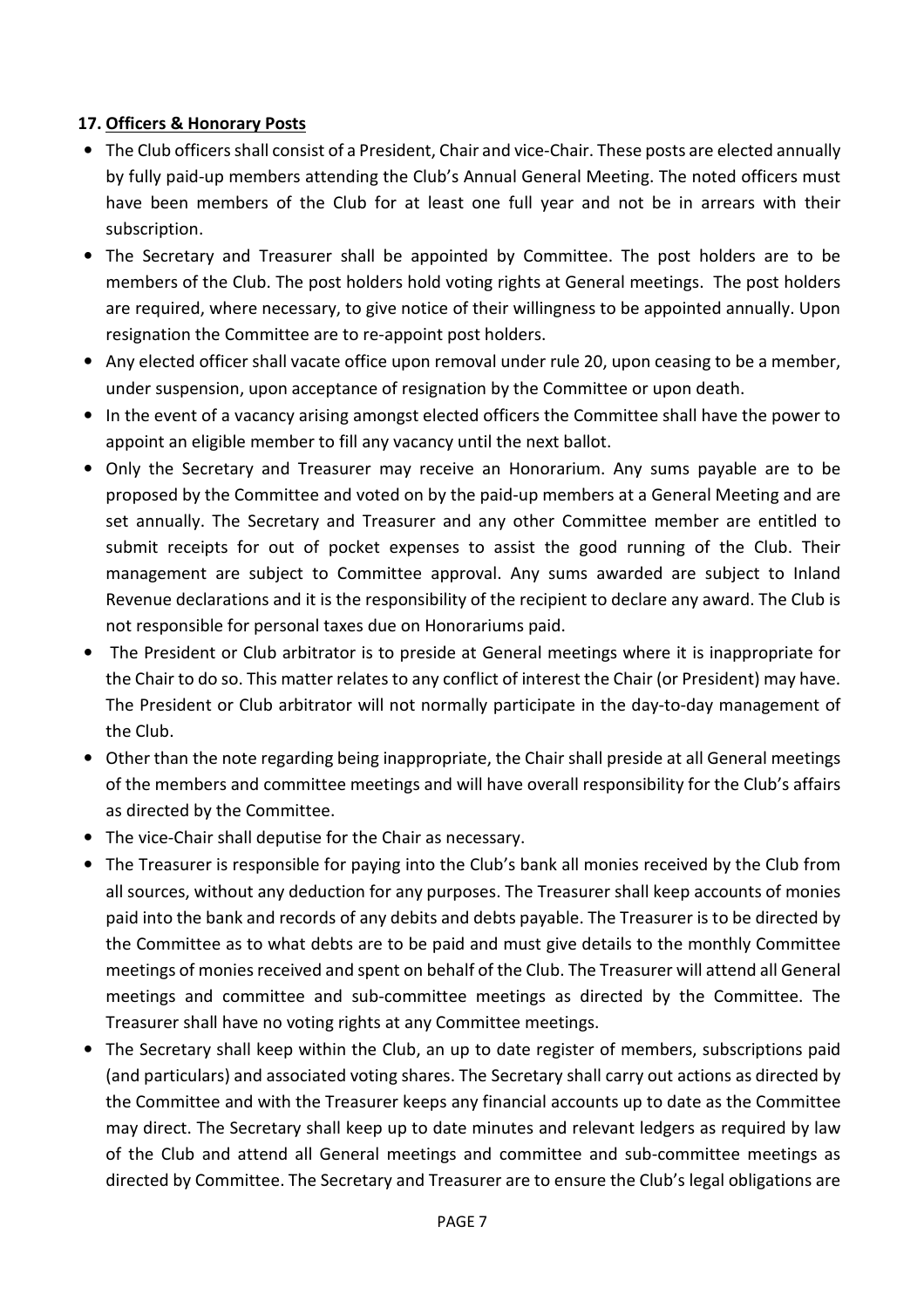met in relation to preparing Club accounts, submission of annual returns and any other legislative requirement relating to the good management of the Club.

### 18. The Committee

- The Committee shall be elected annually by paid-up members attending the Club's Annual General Meeting and shall consist of the President, Chair, Vice-Chair and a minimum of 4 and a maximum of 9 other members. The Secretary and Treasurer are excluded from the figures.
- The Committee shall have exclusive powers to appoint, dismiss and enter into a contract of employment and fix the remuneration of employees. With the exception of the Secretary and Treasurer, as honorariums, any remunerated employees and their spouse and immediate family may not be members of the Club. Employees are deemed to be Club associates.
- The Committee shall be responsible for the management of the Club having regard to these rules and any resolution agreed by the members at a General meeting called under rule 16.
- The Committee or officers authorised by them shall have the power to give orders for goods to be supplied (including staff) and work to be done as may be necessary for carrying out the purposes of the Club. Nothing in this rule empowers the Club Committee or personnel delegated to incur expenditure other than that which is consistent with the purposes for which the Club is established.
- No member of the Club or appointed personnel has authority to order goods or dispose of the property of the Club.
- Unless authorised by General meeting a member of the Committee may not supply goods to the Club for payment or enter into a contract for work to be done by the Club or hold any position of salary or profit paid by the Club. This rule applies to spouse and immediate family of Committee personnel.
- The Committee shall meet at least once a month for general business. The Club Chair, or in absentia vice-Chair, or thereafter a person elected by Committee members present shall take the Chair at Committee meetings.
- The quorum of the Committee shall be 33% of the total membership of Committee. A Committee meeting cannot carry out business without the noted quoracy.
- Each member of Committee shall have one vote. The Secretary and Treasurer do not vote. The meeting Chair is entitled to vote. Voting is by simple majority. In the event of a tied vote, the Chair is not entitled to a casting vote and the motion shall be deemed lost.
- No resolution of the Committee can be rescinded unless notice to rescind has been given at the previous meeting and all members of the Committee informed accordingly.
- Minutes of all meetings shall be taken by the Secretary (or in absentia a member appointed by Committee) in the Club minute book. The minutes of meetings shall be retained forever.
- Committee members vacate office upon removal from rule 20, upon cessation of membership, under suspension, upon resignation received in writing by the Secretary and authorised by the Committee, or upon death. Verbal resignation to the Club Committee at a general Committee meeting is not an accepted method.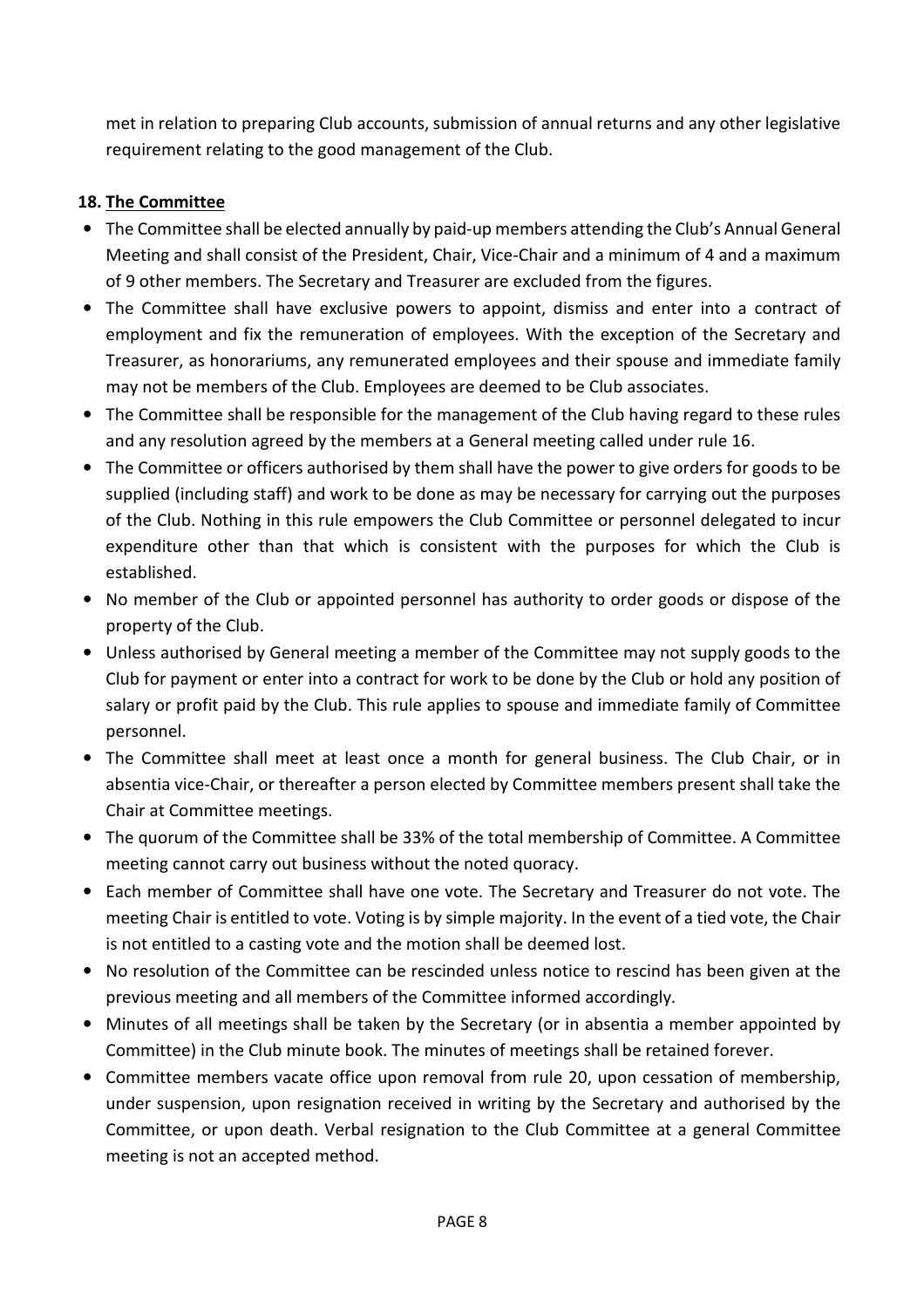- In the event of vacancy arising amongst the Committee, the Committee shall have the power to appoint an eligible member to fill the vacancy until the next ballot for Committee.
- The Committee may appoint sub-Committees as required and such sub-Committees shall be responsible to the Committee.
- The Committee, following any election, shall appoint a sub-Committee, to be known as the Finance sub-committee. It shall consist of three Committee persons who are not officers. The Secretary and Treasurer are to attend to provide matters of fact to the appointees and shall have no voting rights. Other officers may attend at the discretion of the finance sub-Committee, but may not vote or influence any voting.
- The Finance sub-Committee is required, but not exhaustively, to monitor the performance of the Club against any budget projections, arrange for external stock audits to occur at least quarterly and to convey results to interested parties (Steward and related personnel as well as full Committee), check all demands for payment within the order book of the Club, to ensure payment for goods received are made in good time, to check the Treasurer and Secretary's cash records are correct, up to date and correctly reconciled and to give up to date records of the Club's finances to the Committee.
- The proceedings of the Finance sub-committee shall be recorded by the Club Secretary in a minute book.
- All cheques drawn on behalf of the Club and authorisation for electronic payments shall be signed by at least one officer and a member of the Finance sub-committee. The Secretary is to hold records of all Club signatories.
- All officers, Committee members and employees of the Club, whose duties may involve handling Club money or stock must be insured under a policy which protects the Club from dishonesty and fraud. The premium shall be paid by the Club.

# 19. Conduct of Elections

- The election for officers shall be followed by that for Committee and both, where necessary, shall be ballot. A paid-up member may be nominated for more than one position, but may not hold more than one position. Each paid-up member who holds one share shall have a vote for each vacancy at the AGM. The appointment of Club arbitrators shall also take place at the AGM.
- Ballots shall be held at the Annual General Meeting.
- Ballots shall be carried out under the directions of the Committee by three scrutinizers appointed by the AGM. Scrutinizers shall not be candidates, committee members or voting members. They must therefore be persons who have no interest in proceedings.
- At the conclusion and result of the ballot announced the scrutinizers shall seal the ballot papers and these shall be retained by the Secretary for 7 days. A scrutiny may take place if a written demand is presented to the Secretary within 7 days of the close of the ballot. The written demand must be signed by 10% of the paid-up membership. A scrutiny shall be carried out by three different scrutinizers appointed by the outgoing Committee. The scrutiny and result shall be final.
- Any member (or lead member) on completion of 6 month's membership may be eligible for election to the Club Committee. Any person wishing to stand as an officer of the Club must have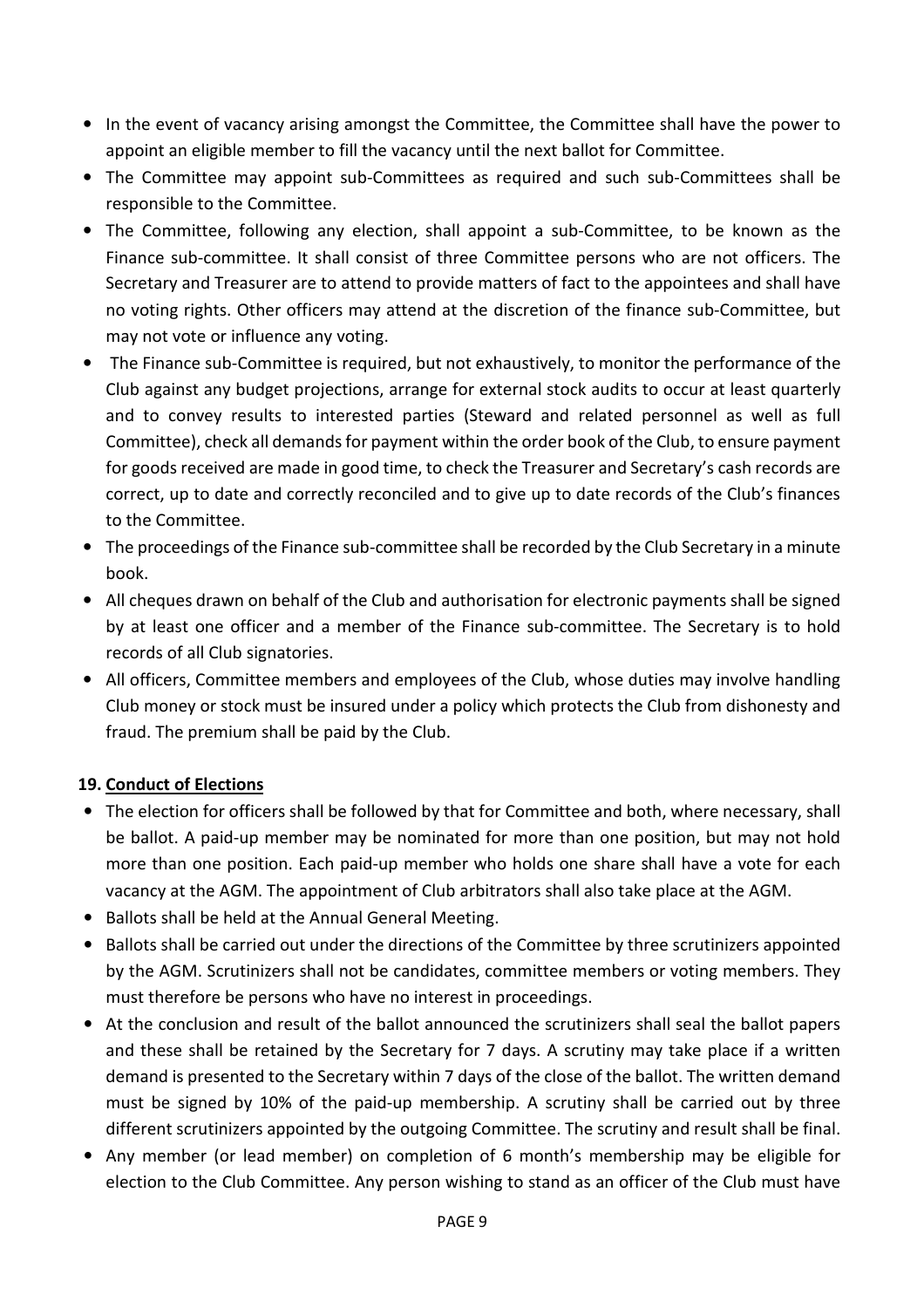been a Club member for 2 continuous years and served on the Club Committee for at least 6 months. Nominees must be proposed and seconded by a paid-up member (or lead member) who has been a Club member for at least 6 months.

- At least 21days before the fixed date of a ballot (or AGM) a nomination sheet shall be posted on the notice board by the Club Secretary. All names of candidates and the nominators are to be recorded in addition to the position the candidates wish to stand for. Nominations are to remain open until 24 hours prior to the ballot.
- Results of the ballot are to be announced at the AGM and posted on the notice board, attested by the signatures of the scrutinizers. This shall include the number of votes polled by each candidate and note which candidates are elected. Candidates with the highest number of votes are elected.
- If a member is elected to more than one position, the member may choose which position he wishes to hold, the other position filled by the member receiving the second highest number of votes.
- If a ballot results in two or more candidates receiving equal votes, the names of those candidates shall be placed in a sealed container and the President or a Club scrutiniser shall draw names as required to fill the vacant posts. Those persons drawn shall be elected.

# 20. Removal from Office

• The Committee or any member of Committee or any elected officer (Secretary/Treasurer) may be removed by the votes of 66% of voting members present and voting at an SGM called for that purpose. In the event of the removal or resignation of the whole or part of the Committee, the Secretary shall obtain nominations and appoint scrutinizers and arrange for the holding of a ballot to elect a functioning Club Committee. The result shall be declared to a further SGM to be called by the Secretary. The requirements of rule 16 shall not apply. Instead, 3 days will be allowed for nominations, the ballot shall be held within 3 days of close of nominations at the SGM and results announced thereafter.

# 21. Misconduct of Members

- No gaming (other than that permitted by law), drunkenness, prohibited substances, bad language or other misconduct shall be permitted on the Club premises. Any officer or member or member of staff authorised by the Committee shall have the power to order immediate withdrawal from the premises any member or guest offending under provision of this rule and will be dealt with under rule 22. A guest, 'signed in', is deemed to be a temporary member of the Club and subject to the same benefits as a Club member. The sponsoring Club member is responsible for a guest's action and may be subject to disciplinary powers related to guest misbehaviour.
- No member is to bring the Club into disrepute or cause reputational damage of the Club by either expressing their opinion externally by means of social media or as a result of their actions external to the Club. Any person deemed to have contravened this rule will be dealt with under rule 22.
- Any member whose actions fall under the remit of this rule shall have no right of entry to the Club or benefits of membership until requested to attend the next meeting of the Committee.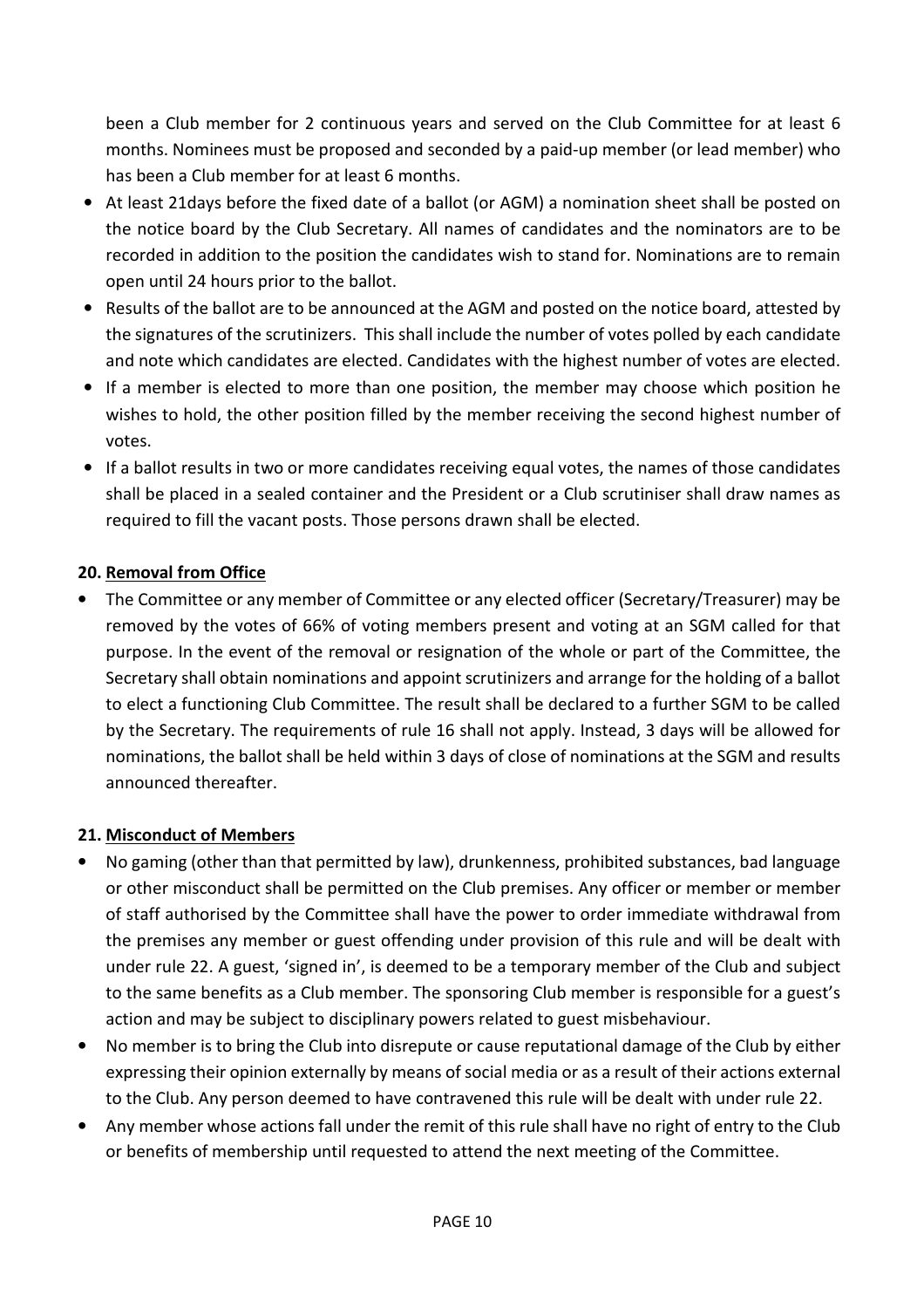### 22. Disciplinary Powers of the Committee

- The Committee shall have the power to reprimand, suspend (for a time period greater than 3 months) or expel any member who infringes any rule or whose conduct as noted but not exclusively in rule 21, whether within or without the Club premises. The Committee has this opinion under the remit of bringing the Club name into discredit and therefore render the member unfit for membership of the Club.
- No member shall be suspended or expelled without being given an opportunity to be heard by the Committee and to advance a defence. 66% of the Committee members are required to be present to hear any defence. As such receipt is expected within one day of dispatch.
- Any member required to appear before the Committee under this rule shall receive 7 days' notice in writing from the Secretary of date to appear. The appearance must be within 28 days of any alleged offence. Written notice is to be sent by  $1<sup>st</sup>$  class post. As such, receipt is expected within one day of dispatch.
- The decision of Committee shall be notified by the Secretary in writing within 7 days.
- Any member suspended shall remain liable to pay the Club subscription, but cannot take part in any Club activities.
- The Club Secretary shall invalidate any Club membership as necessary and hold any related records.

#### 23. Appeals

- The decision of the Committee is final, unless within 28 days of receipt of the decision of the Committee, the member lodges an appeal to the Secretary.
- A member subjected to disciplinary action shall have the right to appeal only to the Club arbitrators. The appeal proceedings are to occur within 28 days of the receipt of notice of an appeal by the Secretary.
- Arbitrators are to be persons who are not Club members and are considered to have no interest in the Club. Where possible 3 arbitrators should be appointed. One arbitrator may hear an appeal.
- Arbitrators must be aware of Club rules any disciplinary appeal proceedings.
- Application for arbitrators must be supported by a fee of £100 which is non-refundable and applied to cover the costs incurred by arbitrators.
- The result of arbitration shall be final.

#### 24. Disputes

- If a dispute is between a member and Club officer, the matter will be settled by the Committee. The decision of the Committee shall be final unless any party aggrieved shall, within 7 days produce a requisition satisfying the conditions mentioned in rule 16, whereupon the decision shall be reviewed by an SGM.
- If a dispute is between a member and the Club the matter will be referred to Club arbitrators with the same procedure as rule 23. Their decision is final.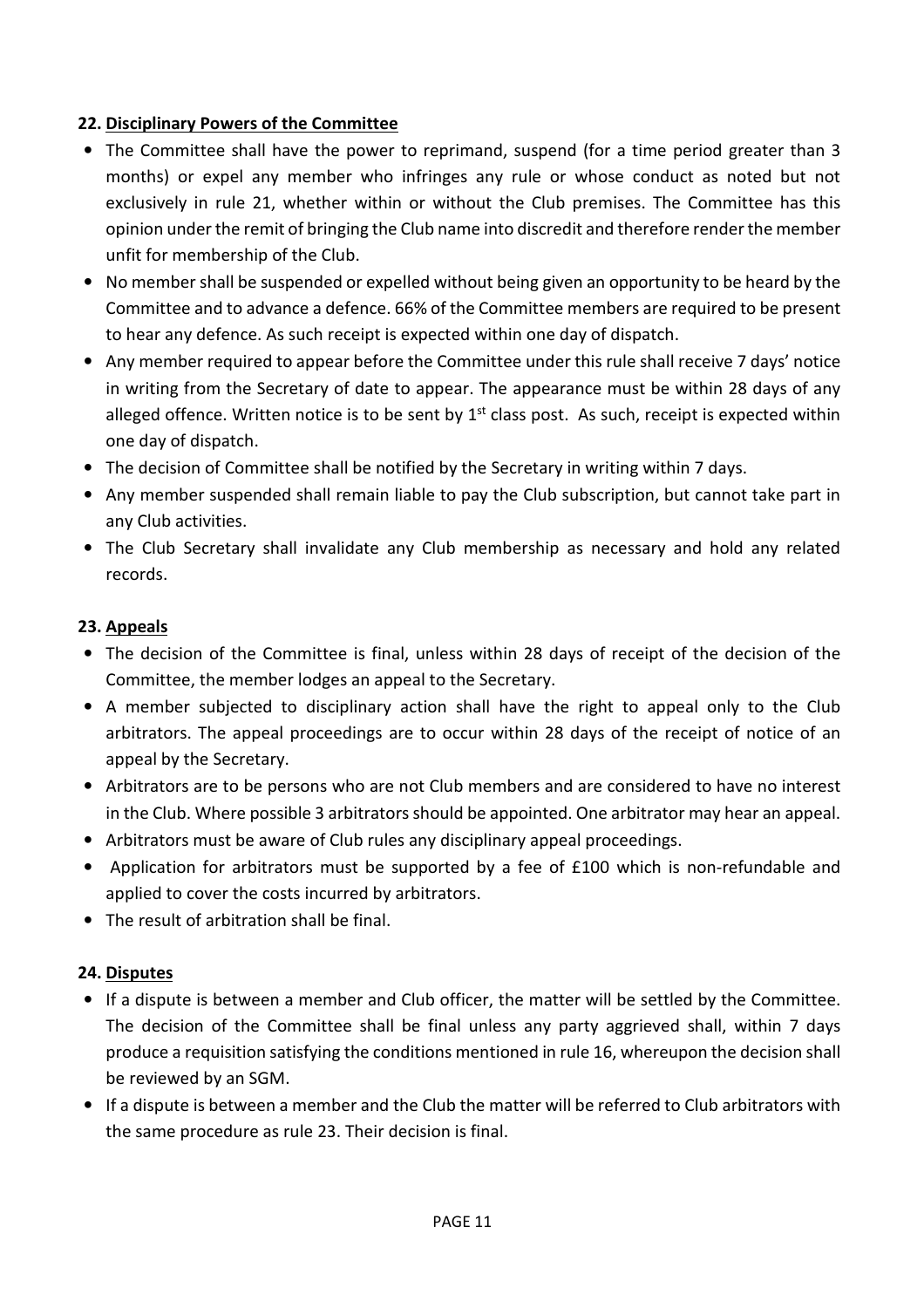### 25. Inspection of Records by Members

- Any paid up member (or lead member) has an interest in the Club funds and may, having given 7 days' notice in writing inspect the record of account and records containing the member's register. It shall be the duty of the Secretary to produce such records. Inspection of any loans secured against member assets may be carried out by an officer of the Club or person authorised by a resolution of the Committee.
- A member, may, at the discretion of the Committee, on giving 7 days' notice, inspect the minutes of the Committee or any sub-Committee. Minutes of General Meetings will be available for reference by a member on giving 7 days' notice to the Secretary. However, the minutes are not considered a true record of proceedings until accepted at a subsequent General Meeting.

### 26. Annual Returns

• Every year, within the time period provide by statute, the Secretary or an external auditor if appointed by the Committee shall provide an annual return and other required documentation to the Financial Conduct Authority (FCA) as required by the 2014 Co-operative & Community Benefit Societies Act.

#### 27. Surplus

- An AGM may resolve to apply the whole or any part of the surplus in the following ways: -
- Providing for redemption of loan capital
- Promoting mutual activities and united action between members
- To support the objects of rule 2.

#### 28. Application of Funds

• No profits or funds of the Club shall be distributed amongst the members other than in pursuance of rule 27.

#### 29. Investments

• The Committee is entitled to invest the funds of the Club in or upon any security.

#### 30. Loans & Loan Stock

- The Committee may obtain advances of money for the purposes of the Club from members or other organisations. The total amount obtained shall not exceed £50,000.
- The Committee may take loans on terms as to the rate and manner of repayment as it thinks fit with the exception that the rate of interest shall not exceed 5% or the base rate of interest plus 2%, whichever is lowest.
- An exception to the interest rate is money borrowed by means of overdraft or as a mortgage on the Club's premises.
- Loan stock for sums of £1 or multiples thereof may be issued by the Committee to members and are subject to certificates being signed by two members of the Committee and the Secretary, stating the amount of loan stock credited and the interest payable and related to the rates noted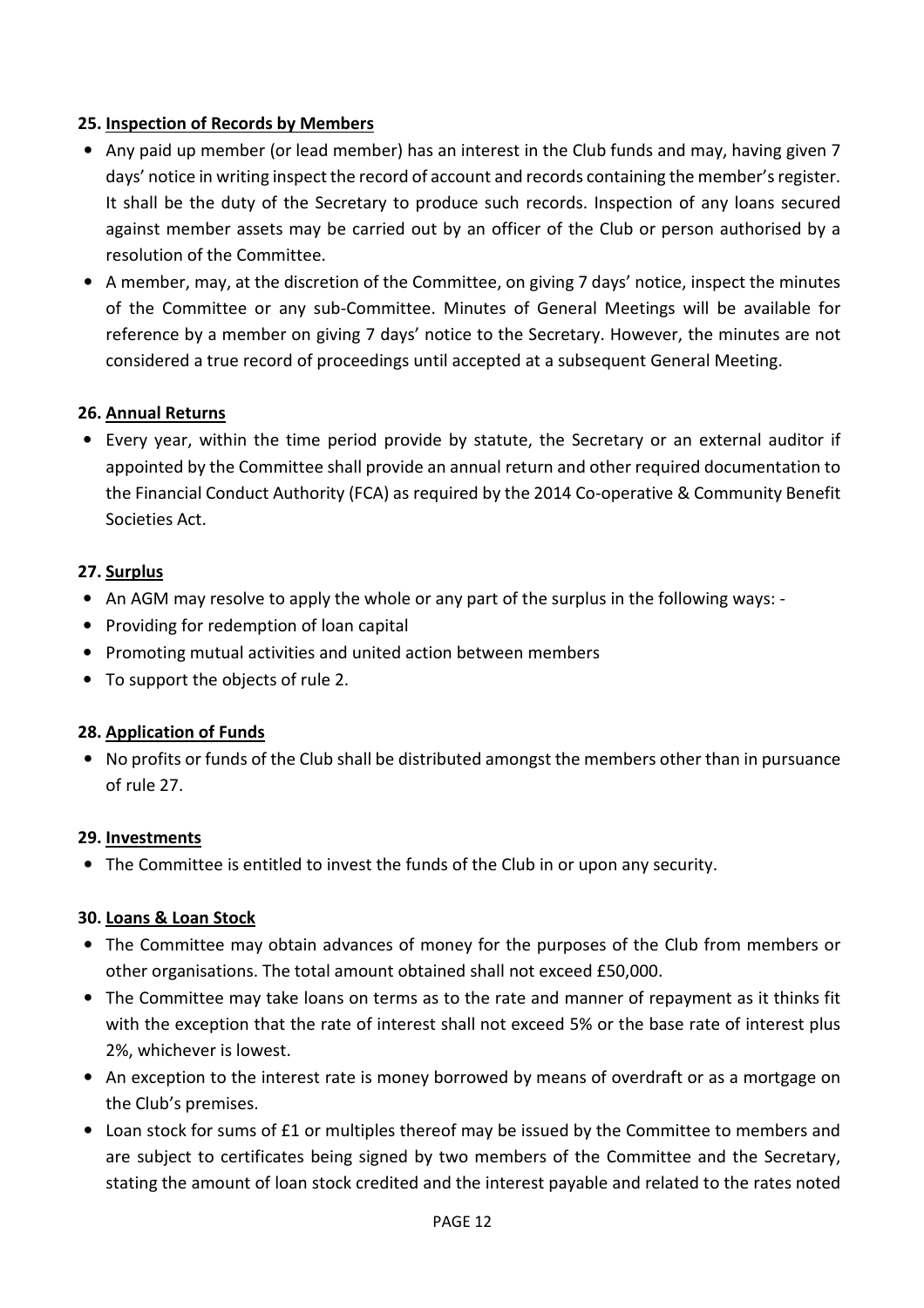above. The document shall be stamped with the Club seal. The Secretary shall keep a register of loan stock and any particulars relating to repayments, sums accrued, repayment dates and related matters.

- A certificate of loan stock may be transferred to another member by a form containing such particulars as the Committee direct. A register of all transfers is to kept by the Secretary containing such particulars as the Committee direct. Any transfer documents will be signed by two Committee persons, the Secretary and the stamped with the Club seal.
- If a loan stock holder receives notice of repayment from the Club Secretary and leaves the sum payable, plus any interest accrued in the hands of the Club and does not redeem, the stock holder will not be entitled to any interest on sums loaned after the due repayment date. The Club Secretary is to arrange for any repayment to be made within 90 days of the loan stock expiry date.

# 31. Audit Requirements

- An audit shall be carried out of the Club's accounts and balance sheet for that year as required by law or by the membership. The audit shall be carried out by a registered auditor or two or more lay auditors where appropriate under the Co-operative and Community Benefits Societies Act 2014.
- If appointed, the auditor, in accordance with Co-operative & Community Benefits Societies Act 2014 will make a report to the Club on the accounts examined, the revenue account and the balance sheet of the Club for the year which has been audited.
- The Club shall keep a copy of the last balance sheet together with any auditor's report at the registered office.

# 32. Nominations and Proceedings on Death or Bankruptcy

- On a claim being made by the personal representative of a deceased member or a trustee in bankruptcy of a bankrupt member to any property in the Club belonging to the deceased or bankrupt member, the Committee shall transfer or pay such property to which the personal representative or trustee in bankruptcy has become entitled as the personal representative or trustee in bankruptcy may direct them.
- A member may, in accordance with the Act, nominate any person or persons to whom (subject to the provisions of the Act as to amount and the persons to whom a valid nomination may be made) any of his property in the Club at the time of his death shall be transferred. On receiving satisfactory proof of death of a member who has made a nomination the Committee shall if and to the extent that the nomination is valid under the said Act either transfer or pay in accordance with the Act the full value of the property comprised in the nomination to the person entitled thereafter.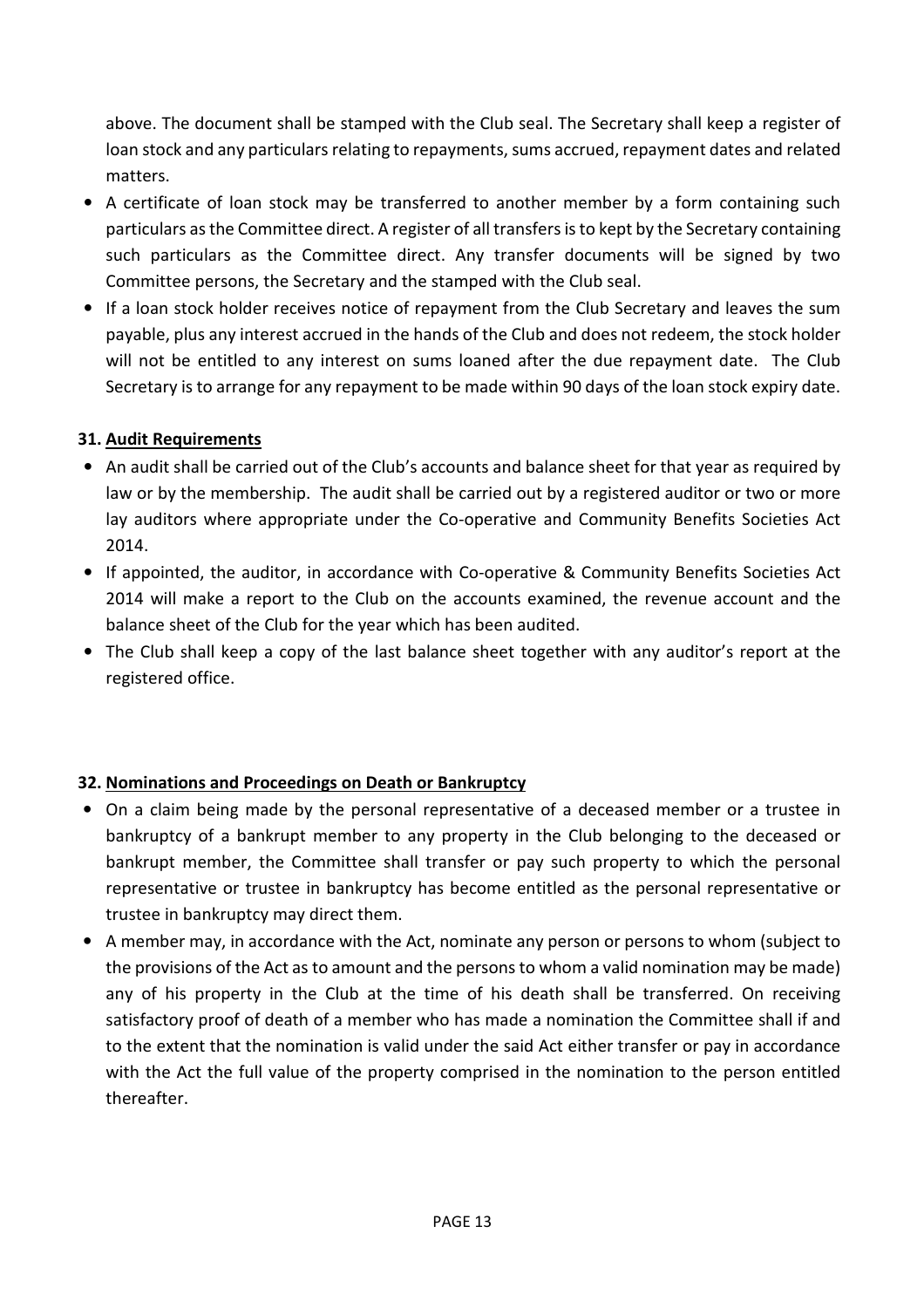### 33. Statutory Application to the Registrar

- The requisite number of members as laid down in these rules and, in accordance with the Cooperative & Community Benefits Societies Act 2014 may apply to the registrar.
- For the appointment of an accountant or auditor to inspect the books of the Club and report thereon.
- For the appointment of an inspector to examine into the affairs of the Club and report thereon.
- For the calling of an SGM of the Club.

# 34. Dissolution

- The Club may at any time be dissolved by the consent of 75% of the members, testified by their signatures to an Instrument of Dissolution in the form provided by the "Act" in that behalf, or winding up in a manner provided for by the Act.
- Any funds held by the Club following dissolution and liquidation of assets will be shared in a manner agreed by the members to local community activities or charities within the parish of Bretforton providing those bodies are either registered charities or activities registered with the local district or parish council. The only exception to that note is that the Royal British Legion, either locally or nationally, is not to be a beneficiary of this rule should it be activated.

#### 35. Interpretation

- Words importing the singular or plural shall include the plural and singular respectively.
- Words importing gender shall include male or female persona.
- 'The Act' shall mean the Co-operative & Community Benefits Societies Act 2014 or any Act or Acts amending or substituting for the same.
- 'Records' shall mean books or any computer data held.
- 'Local newspaper' shall mean a newspaper circulating in or about the locality in which the Club's registered office is situated.